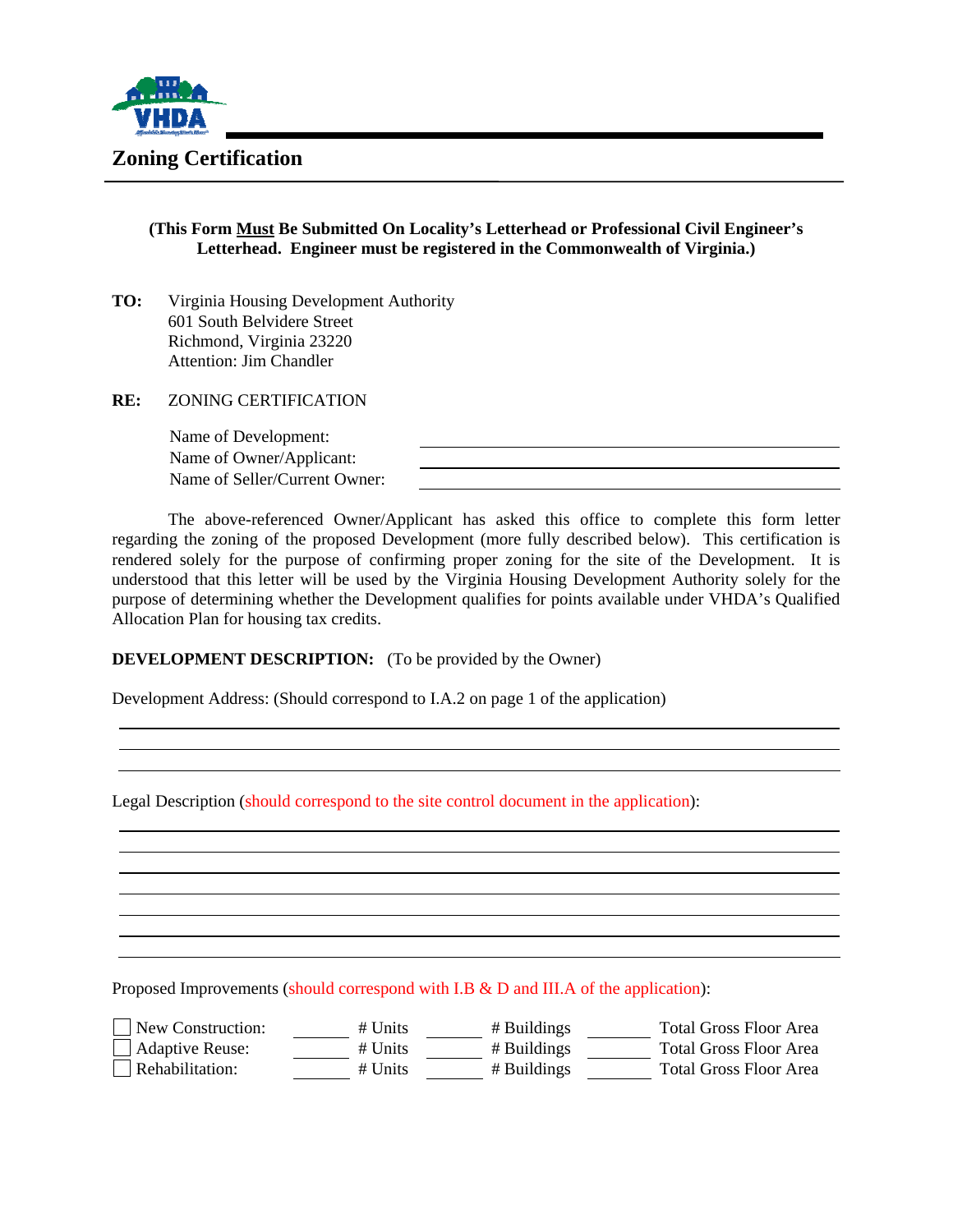### ZONING CERTIFICATION, Page Two

| Current Zoning:                                                | allowing a density of |
|----------------------------------------------------------------|-----------------------|
| units per acre, and the following other applicable conditions: |                       |

Zoning is proper only if the property on which the development is or will be located complies with existing zoning requirements; provided, however, that if the zoning is not residential with an "R" designation, zoning will not be deemed to be proper, unless the chief executive officer of the locality certifies, on behalf of such locality, approves the request of the above-referenced Owner/Applicant to such locality that the zoning be deemed to be proper for the sole purpose of awarding points under the Qualified Allocation Plan, notwithstanding that the zoning for the property does not have an "R" designation.

Other Descriptive Information: (Should correspond with information in the application)

**LOCAL CERTIFICATION:** (To be completed by the appropriate local official or Civil Engineer)

Check one of the following as appropriate:

- The zoning for the proposed development described above is proper and currently is an "R" zoning designation or a special use permit has been issued. To the best of my knowledge, there are presently no zoning violations outstanding on this property. No further zoning approvals and/or special use permits are required.
- The development described above is an approved non-conforming use in an "R" zoning designation. To the best of my knowledge, there are presently no zoning violations outstanding on this property. No further zoning approvals and/or special use permits are required.

 $\overline{\phantom{a}}$  ,  $\overline{\phantom{a}}$  ,  $\overline{\phantom{a}}$  ,  $\overline{\phantom{a}}$  ,  $\overline{\phantom{a}}$  ,  $\overline{\phantom{a}}$  ,  $\overline{\phantom{a}}$  ,  $\overline{\phantom{a}}$  ,  $\overline{\phantom{a}}$  ,  $\overline{\phantom{a}}$  ,  $\overline{\phantom{a}}$  ,  $\overline{\phantom{a}}$  ,  $\overline{\phantom{a}}$  ,  $\overline{\phantom{a}}$  ,  $\overline{\phantom{a}}$  ,  $\overline{\phantom{a}}$ 

 $\Box$  There are no zoning requirements currently applicable to the site described above.

(Signature)

(Printed Name)

(Title of Local Official or Civil Engineer)

Phone:

Date: